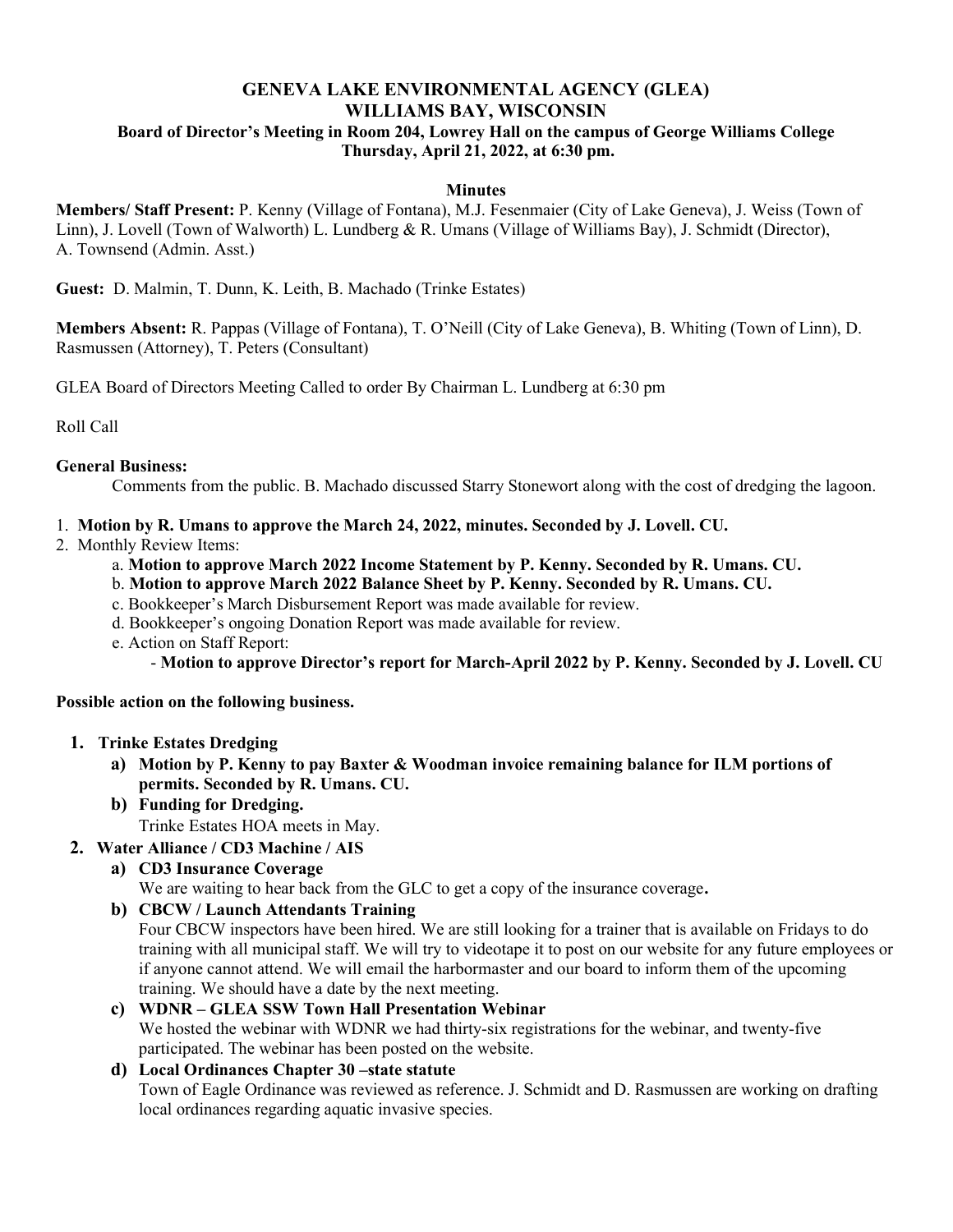#### 3. Whole Lake PI Survey

## a) Request for Proposals

The companies asked if we would have a boat to use instead of them brining their own. SEWRPC would be willing to do this project, but we would have to provide a boat and it would take them over a month to complete. P. Kenny mentioned he would speak to a couple people to find out if they would be able to help out with a boat.

## 4. Equipment

## a) Boat for Lake Management

J. Schmidt shared that he has reached out to several boat rental companies, due to the supply of boats, we would most likely have to pay full price for a boat.

### b) Beach Clean-up Stations

R. Umans shared the idea of beach clean-up stations.

## 5. Marketing/Presentations/Events/Technology

## a) Marketing

New Logo

Discussion on the new logo design, and tabled for next meeting

## • Website/ Email Update

 Our website has been updated to our new domain name and we have emails thru Microsoft using our domain at no additional cost.

## • GLEA's Future

 We now have a social media page for Linked-in and Instagram. J. Schmidt is working on trying to post more on social media to get our presence out there more. We are also working on getting charity verification on Facebook so that we can accept credit card donations. Different fundraiser ideas were discussed, including events, and speaking at the Lions Club and Rotary Club. With so many events around the lake during the summer, we should look towards October.

#### b) Presentations/ Events

## • Walworth County Health Department Presentation

 J. Schmidt will be giving a PowerPoint presentation on 4/26 to the Walworth County Health at 11 am. This PowerPoint can be used for all future presentations.

#### • Williams Bay Civic League

Williams Bay Civic League has asked J. Schmidt to give a presentation on May 10. It was suggested to do more press releases on these events, news articles and presentations.

# • Event with Friends of Hackmatack national wildlife Refuge

Hackmatack National Wildlife Refuge is celebrating ten years this year. The Friends of Hackmatack National Wildlife Refuge and other Non-Profits and government agencies throughout Southeast Wisconsin and Northeast Illinois have asked Chad Pregracke from Living Lands & Waters to speak on Tuesday, September 13, 2022. We are looking for a venue in Southeastern Wisconsin within the Geneva Lake/ Nippersink/Fox River Watersheds. I have asked GWC if they would be interested in sponsoring this event with the Friends of Hackmatack National Wildlife Refuge and other Non-Profits by hosting this event on campus. Chad has agreed to speak for \$3,000. Motion by P. Kenny for the GLEA to co-sponsor this event for \$500.00. Seconded by M.J. Fesenmaier. CU

# c) Technology Update

#### • Computer update

We received a quote for Aimee's computer. We are going to purchase directly from HP consumer and pay taxes. The credit card limit has been increased to \$5,000.00 on J. Schmidt's card.

#### • Software Update

QuickBooks desktop has been updated. Aimee was able to negotiate a lower price for the first year.

# 6. Conferences

# a) Wisconsin Lakes and River Convention 2022

 J. Schmidt stated that the convention was amazing and thanked T. Peters for introducing him to people. With T. Peters working at the convention J. Schmidt would like to cover his conference cost. Motion by P. Kenny to reimburse T. Peter's conference registration cost. Seconded by J. Lovell. CU.

#### b) WI Lakes Leaders call for Crew 14